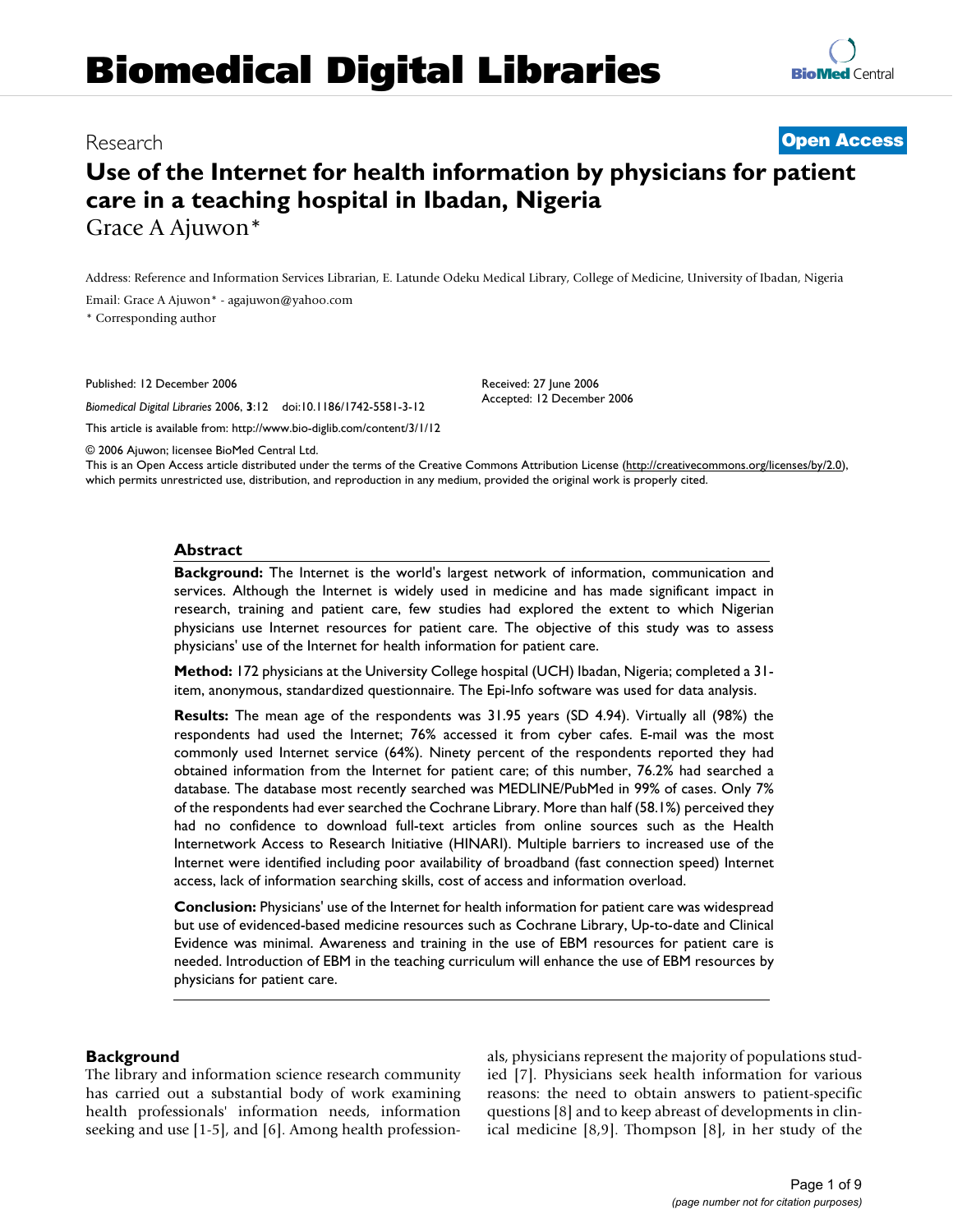characteristics of information resources preferred by primary care physicians found that above all, physicians seek information for patient care. Traditionally, printed materials such as books, journals held in personal libraries and colleagues were physicians' main sources of information  $[8,10,11]$ , and  $[12]$ . However, with the increase in the pace of health care research and the introduction of computers and the Internet, many new electronic information resources and systems are now available [13]. The availability of computers and especially the Internet has provided the possibility of immediate access to the most recent and reliable results of clinical research in everyday medical practice in developed countries [14]. In developing countries on the other hand, the Internet is still only available to a minority of health professionals, and often it is not available at the point of care.

Evidence-based medicine (EBM) is about solving clinical problems. It is an approach to clinical decision making that emphasizes data instead of opinion [15]. EBM relies on identifying and reviewing the best and most relevant scientific literature to determine the value of diagnosis, test or treatment; because of this, EBM provides a powerful tool for better patient care [15]. Unfortunately, research consistently has shown that clinical decisions rarely are based on the best available evidence [16]. EBM differs from traditional medical practice because it acknowledges that intuition, unsystematic clinical experience, and path-physiologic rationale are insufficient grounds for clinical decision making and it stresses the examination of evidence from clinical research [17].

Several studies have explored the use of the Internet to obtain clinical information for patient care by medical practitioners in diverse health institutions across the globe. For example, a 2004 study of resident physicians' adoption of information technology in Pennsylvania, United States, showed that 98% of the respondents used the Internet and two-thirds used it for health related purposes [18]. Similar studies from the United States also reported that physicians sought information from the Internet for patient care [19,20]. Findings from New Zealand studies showed that a greater proportion of General Practitioners (GPs) and Family Physicians (FPs) have access to the Internet and the majority used it for patient care [21,22]. A similar finding was also reported by Veness among Australian and New Zealand radiation oncologist and registrars; 85% of the respondents considered medical research findings 'useful' in day-to-day management of patients [23].

The Nigerian health care sector is divided into three namely: Primary Health Care (PHC), Secondary and Tertiary services. Primary Health Care (PHC) is closest to the people and is constitutionally the responsibility of Local

Governments (LGs). PHC services are available in rural and semi-urban centers in the country. In some rural communities, the PHC centers lack qualified medical practitioners and nurses provide services. Difficult cases that are beyond the health workers in PHC centers are referred to the nearest Secondary Health Care services in the area.

Secondary Health Care services are meant to take care of health problems that cannot be solved at the PHC level. Services at the Secondary Care are delivered in General or District hospitals under the supervision of the State governments. The General and District hospitals are located in towns and semi-urban centers with qualified medical practitioners that attend to patient's health problems. Some of the General and District hospitals do not have specialists to take care of rare and very difficult cases as a result; patients are referred to specialist hospitals located in capital cities.

The Tertiary Health Care service, which is the most sophisticated and costly for government and patients, are located in capital cities. These include University Teaching Hospitals and Federal Medical Centers as well as the National Hospital in Abuja. The Tertiary Health Care deals with the most difficult cases referred from Secondary Health Care services. There are many specialists in different fields of medicine at the tertiary health care level. All the university teaching hospitals in the country are also training institutions and are supervised by the Federal Ministry of Health [24].

Both the primary and secondary health care services are available in rural communities and towns with limited or no access to Internet facilities. The tertiary health care are located in big cities where there is Internet connection however, many of the health workers do no have connection in their offices, in cases where there is connection to the Internet, epileptic power (electricity) supply is a major challenge.

Internet access is still a major challenge in Nigeria because the majority of people cannot afford the high initial cost of personal computers and connection fees. This has compelled most Nigerians to access the Internet via cyber cafes. Access to the Internet at home is not a common phenomenon as it is with cell phones. Cyber cafes are popular in Nigeria because access to the Internet is fee-based irrespective of where the service is used. Unfortunately, use of cyber cafes has several constraints including high cost of access, lack of privacy, and the fact that these cafes are typically rowdy. Other problems include the fact that several cafés do not install necessary software (e.g. Adobe Acrobat Reader) on their computers which makes it difficult for users to download or open documents/articles in Portable Document File (PDF) format. In some cafes, the comput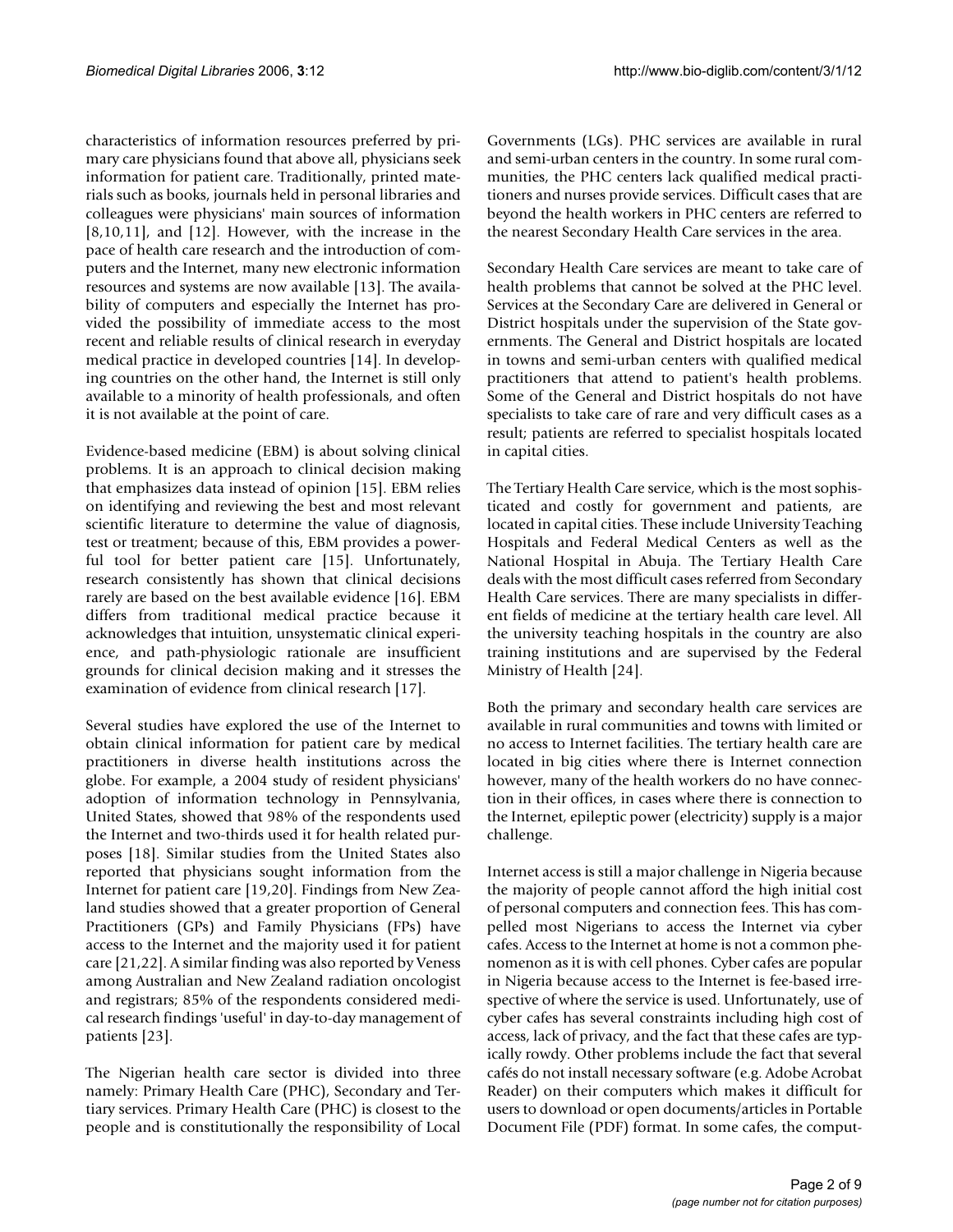ers do not have USB ports; some cafes have only few computers with functional floppy disk drives. As a result, downloading from the Internet into USB storage device (flash disc) and or floppy disk becomes impossible.

While previous studies cited above showed use of the Internet for clinical information for patient care by practitioners in developed countries, little is known about the extent to which their counterparts in developing countries use the Internet for patient care. This study was designed to fill this gap. The objective of the study was to determine the extent to which physicians' at the University College Hospital (UCH), Ibadan, Nigeria use the Internet to obtain health information for patient care.

### **Methods**

#### *The setting*

The UCH, Ibadan, was established in 1957 and is the oldest federal institution for tertiary health care, teaching and research in Nigeria. The hospital has 45 medical specialties and subspecialties, runs 75 weekly consultative clinics and has 805 beds. Apart from providing care, UCH is also a major training institution for all categories of health workers in the country. Through the College of Medicine, University of Ibadan, UCH has trained over 5, 000 physicians and dentists and has produced approximately an equal number of scholarly publications of health-related research. The hospital itself has trained more than 6, 000 nurses and midwives since inception and several hundred other health professionals including medical laboratory scientists, teachers of community health, environmental health, medical records and radiography. To date over 12 million patients have received care in the hospital [25].

#### *Study population*

The study population consisted of House Officers (HOs), Registrars (REGs) in residency training and Medical Officers (MOs) at the Staff Medical Services (Staff Clinic) and General Outpatient Department (GOPD) in UCH. The Staff Medical Services run daily consultative clinics for the staff of UCH and their family members and those of the College of Medicine and their families. The Staff Medical Services is a fully-fledged department in UCH and the patients consult MOs and specialists in General Practice (GP). All three categories of respondents (REG, MOs and HOs) were working in UCH between October and November 2005 when the study was conducted.

#### *Measures*

A 31-item anonymous questionnaire was designed and used to collect data for the study (See additional file 1). It was developed from a review of the literature and two previous studies conducted by the author among medical students and student nurses [26] as well as medical and dental students [27] in the same institution (UCH). The questionnaire elicited information about demographic profile, computer literacy, use of health information from search engines and databases for patient care, perceived confidence in performing Internet related tasks and problems encountered in using the Internet. It consisted of two open-ended questions and twenty-nine close-ended questions for ease of administration. The face validity of the questionnaire was assessed by given it to library colleagues for perusal. It was also pre-tested among 12 randomly selected REGs and HOs from the Faculty of Dentistry. As a result, HOs and Registrars in that Faculty were excluded from the study.

#### *Recruitment and method of data collection*

As part of preparation for the study, the investigator enumerated the physicians in residency (REGs), those on internship (HOs) and MOs by reviewing records kept at the Establishment/Personnel office in UCH. This revealed about 500 physicians available for study. The author obtained official permission to administer the questionnaire from Heads of Departments and Chief Registrars. The initial plan was to enroll all eligible physicians into the study. However, preliminary investigation showed that weekly meetings including Grand Rounds and Seminar Sessions were suitable avenues for reaching many of the REGs and HOs. Consequently, the dates and times of the meetings were recorded and the author attended the scheduled meetings between October and November 2005. During these meetings a total of 250 questionnaires were distributed to all eligible respondents (HOs and REGs) in attendance. It was administered to Registrars and HOs shortly before the meeting commenced and was collected after it was concluded. For MOs, the questionnaire was distributed to them through their Departmental office and completed questionnaires were kept there for the investigator to collect. Informed consent was given by return of completed questionnaire. The remaining 250 physicians were either on vacation or absent from the meetings as a result of busy schedules during the study period. Also, some of the physicians were on clinical rotation in other departments that did not grant the investigator permission to administer questionnaires to eligible respondents in their department.

#### *Data analysis*

The questionnaires were reviewed for completeness; they were collated and numbered serially. Open-ended questions were coded and were entered into the computer. Analysis was descriptive. The EPI-Info software developed by the Centre for Disease Control in Atlanta, Georgia, U.S.A. was used for data analysis.

#### **Results**

Of the 250 questionnaires distributed, 172 were completed and returned (response rate 69%).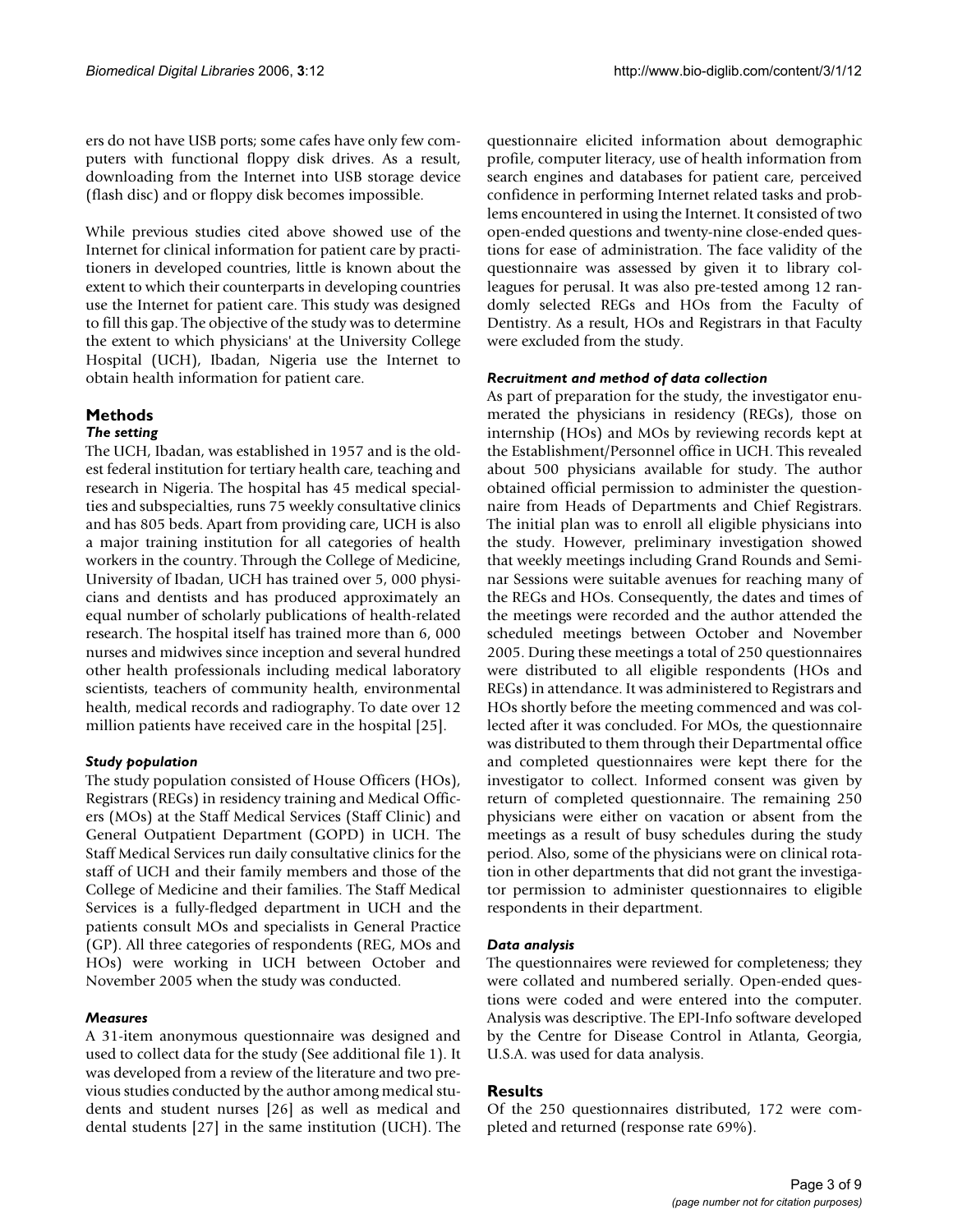#### *Demographic profile of respondents*

The demographic profile of the respondents is described in Table 1. The ages of the respondents ranged from 25 to 50 years with a mean of 31.9 (SD: 4.94). There were more males (67.4%) than females (32.6%). Registrars constituted the majority (60.5%). The affiliation of the respondents showed that the majority (79.1%) were from the Faculty of Clinical Sciences (FCS).

#### *Computer literacy and Internet usage*

Respondents' computer literacy levels and Internet usage are presented in Table 2. Overall, 93% of the respondents were computer literate while 7% were not. Of the 7% that were not computer literate, 33.3% said they did not have the time to learn it, 33.3% said they had no access to a computer, 8.4% had no interest and the remaining 25% did not answer the question. More than half (58%) of the respondents reported that they owned a personal computer (PC). The proportions of computer owners by status showed that more REGs (69.2%) own a PC than MOs (56.5%) and HOs (31.1%). Virtually all the respondents (98%) had used the Internet; of this number, 67.3% claimed they used it during the week preceding the study.

Respondents' were asked if they had personal access to the Internet; approximately one-third (36%) reported having Internet access while two-thirds (64%) had no access. Of the 36% who had personal access to the Internet, 52.2% were MOs. Respondents were asked which outlet they used in accessing the Internet the last time; a majority

| Table 1: Demographic profile of physicians in a teaching hospital |  |
|-------------------------------------------------------------------|--|
| in Ibadan, Nigeria ( $N = 172$ )                                  |  |

| Variables                      | No  | %    |
|--------------------------------|-----|------|
| Age (in years)                 |     |      |
| $25 - 30$                      | 68  | 39.5 |
| $31 - 36$                      | 83  | 48.3 |
| $37 - 42$                      | 16  | 9.3  |
| 43 and above                   | 5   | 2.9  |
| Gender                         |     |      |
| Male                           | 116 | 67.4 |
| Female                         | 56  | 32.6 |
| <b>Current Status/Position</b> |     |      |
| House officers                 | 45  | 26.2 |
| <b>Medical Officers</b>        | 23  | 13.4 |
| Registrars                     | 104 | 60.4 |
| Faculty                        |     |      |
| <b>Clinical Sciences</b>       | 136 | 79.1 |
| <b>Basic Medical Sciences</b>  | 27  | 15.7 |
| <b>Public Health</b>           | 9   | 5.2  |
| Total                          | 172 | 100  |

(76%) said they did so from cyber cafes. The majority (83.3%) claimed they used the Internet unassisted while someone assisted 17%. Respondents were also asked the main reason they used the Internet the last time; communication by email (65.2%) tops the list of reasons cited.

#### *Use of health information and search engines*

Respondents' use of health information on the Internet and search engines is presented in Table 3. Overall, 90% of the respondents claimed they had obtained health information from the Internet for patient care. More REGs (94.1%) used the Internet to retrieve information for patient care than MOs (81.8%) and HOs (84.1%). The respondents were asked which search engines they used to obtain information from the Internet. Google and Yahoo were the popular search engines reported by the respondents; about two-thirds (63%) searched Google and (36.1%) visited Yahoo. Overall, 70% had used a search engine during the month preceding this study. More REGs (78.4%) used it than HOs (56.8%) and MOs (54.5%).

#### *Use of databases for health information*

Respondents' use of databases as sources of health information is presented in Table 4. Respondents were asked if they had ever searched a database before; 76.2% said they had done so while 23.8% had not. Respondents were asked which of the databases they searched on the Internet the last time, 99.2% reported they searched MEDLINE/PubMed and 0.8% Cochrane. Two-thirds (64.5%) of the physicians claimed that they obtained relevant information from the database for patient care. When asked which of the Evidence-Based Medicine (EBM) resources they had used, about two-thirds (61%) of the respondents did not answer the question. Of those who did, only 7% had used the Cochrane Library and 16% used Clinical Evidence.

#### *Perceived confidence to perform Internet related tasks and problems encountered*

The respondents' perceived confidence in performing six Internet related tasks is shown in Table 5. Approximately 80% were not confident to download textbooks from the Internet; 45% were confident to obtain information to perform a clinical procedure. More REGs 50% than HOs (42.2%) and MOs (25.1%) perceived they could perform this task. Sixty-six percent reported they had the confidence to search the Internet for information on diagnosis and treatment. More than half 58.1% perceived they had no confidence to download full-text articles from online sources such as the Health Internetwork Access to Research Initiative (HINARI).

The problems respondents encountered while using the Internet are presented in Table 6. About two-thirds (62%) of the respondent's encountered problems searching the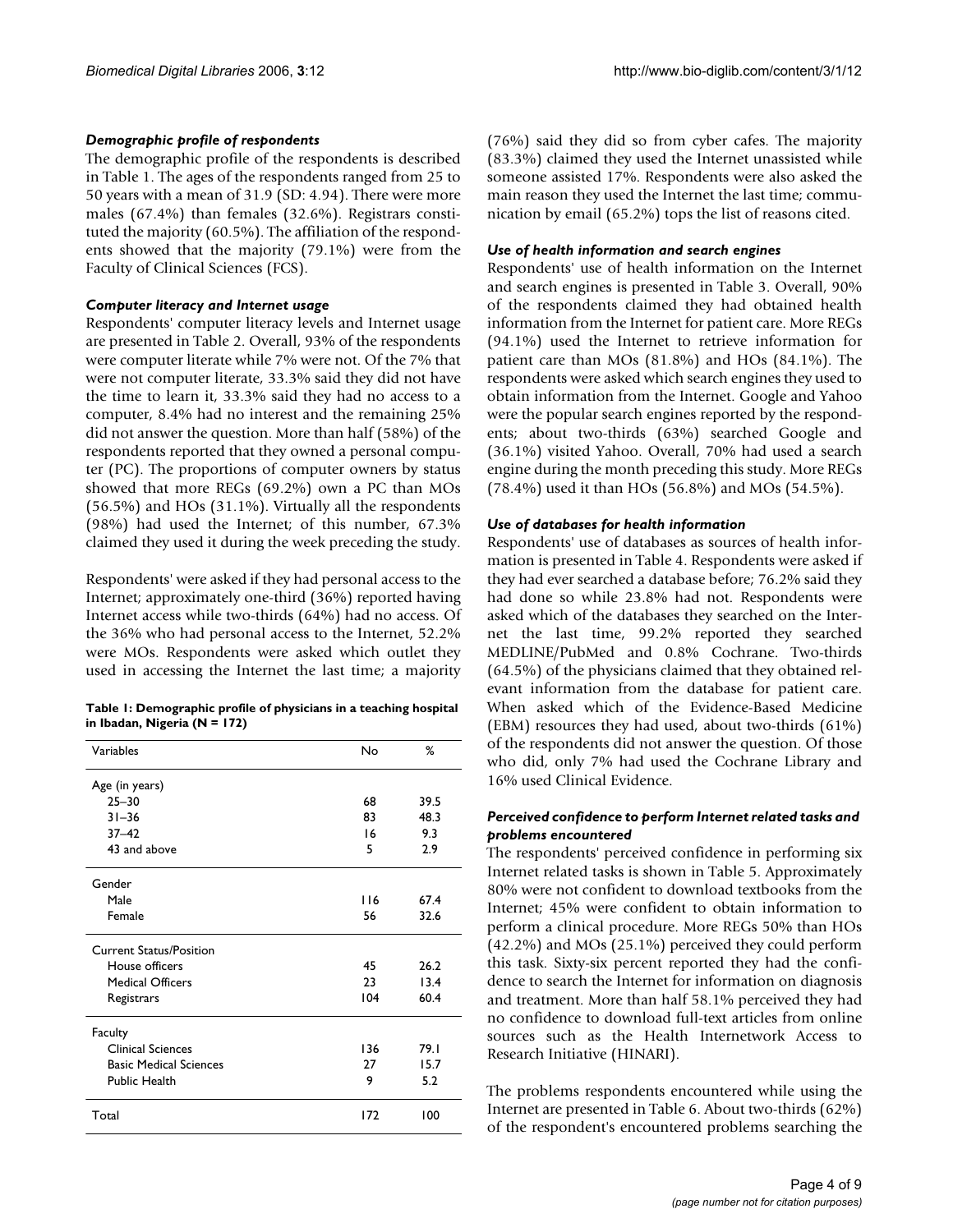#### **Table 2: Computer literacy and Internet usage among physician's in Ibadan, Nigeria**

|                                                              | House Officers ( $N = 45$ ) |      | Medical Officers ( $N = 23$ ) |      | Registrar ( $N = 104$ ) |      | Total ( $N = 172$ ) |      |
|--------------------------------------------------------------|-----------------------------|------|-------------------------------|------|-------------------------|------|---------------------|------|
|                                                              | No                          | %    | No                            | %    | No                      | %    | No                  | $\%$ |
| Are you computer literate?                                   |                             |      |                               |      |                         |      |                     |      |
| Yes                                                          | 41                          | 91.1 | 22                            | 95.7 | 97                      | 93.3 | 160                 | 93.0 |
| No                                                           | $\overline{4}$              | 8.9  | $\mathbf{I}$                  | 4.3  | 7                       | 6.7  | 12                  | 7.0  |
| Do you own a personal computer?                              |                             |      |                               |      |                         |      |                     |      |
| Yes                                                          | 4                           | 31.1 | 13                            | 56.5 | 72                      | 69.2 | 99                  | 57.6 |
| No                                                           | 31                          | 68.9 | 10                            | 43.5 | 32                      | 30.8 | 73                  | 42.4 |
| Ever used the Internet?                                      |                             |      |                               |      |                         |      |                     |      |
| Yes                                                          | 44                          | 97.8 | 22                            | 95.7 | 102                     | 98.I | 168                 | 97.7 |
| No                                                           | $\mathbf{I}$                | 2.2  | $\mathbf{I}$                  | 4.3  | $\overline{2}$          | 1.9  | $\overline{4}$      | 2.3  |
| Used the Internet during the last week preceding the survey? |                             |      |                               |      |                         |      |                     |      |
| Yes                                                          | 9                           | 42.2 | 4                             | 60.9 | 80                      | 76.9 | 113                 | 65.7 |
| No                                                           | 25                          | 55.6 | 8                             | 34.8 | 22                      | 21.1 | 55                  | 32.0 |
| No Response                                                  | $\mathbf{I}$                | 2.2  | J.                            | 4.3  | $\overline{2}$          | 1.0  | 4                   | 2.3  |
| Do you have personal access to the Internet?                 |                             |      |                               |      |                         |      |                     |      |
| Yes                                                          | $\overline{7}$              | 15.6 | 12                            | 52.2 | 43                      | 41.3 | 62                  | 36.0 |
| No                                                           | 38                          | 84.4 | $\mathbf{H}$                  | 47.8 | 61                      | 58.7 | 110                 | 64.0 |
| Main reason for using the Internet the last time.            |                             |      |                               |      |                         |      |                     |      |
| E-mail                                                       | 34                          | 75.6 | $\mathbf{H}$                  | 47.8 | 62                      | 59.6 | 107                 | 62.2 |
| Research                                                     | $\overline{2}$              | 4.4  | 3                             | 13.0 | 16                      | 15.4 | 21                  | 12.2 |
| Health information                                           | 3                           | 6.7  | 5                             | 21.7 | 16                      | 15.4 | 24                  | 14.0 |
| Patient care                                                 | $\overline{2}$              | 4.4  | ı                             | 4.4  | 6                       | 5.7  | 9                   | 5.2  |
| Others                                                       | т                           | 2.2  | ı                             | 4.4  |                         | 1.0  | 3                   | 1.7  |
| No response                                                  | 3                           | 6.7  | $\overline{\mathbf{c}}$       | 8.7  | 3                       | 2.9  | 8                   | 4.7  |
| Internet access points used the last time.                   |                             |      |                               |      |                         |      |                     |      |
| Office                                                       | T                           | 2.2  | 5                             | 21.7 | 4                       | 13.5 | 20                  | 11.6 |
| Home                                                         | $\overline{2}$              | 4.5  | 0                             | 0.0  | $\overline{1}$          | 1.0  | 3                   | 1.7  |
| Library                                                      | 3                           | 6.7  | $\mathbf{I}$                  | 4.4  | 4                       | 13.5 | 18                  | 10.6 |
| Cyber café                                                   | 38                          | 86.4 | 16                            | 69.5 | 73                      | 70.I | 127                 | 73.8 |
| No Response                                                  | $\mathbf{I}$                | 2.2  | $\mathbf{I}$                  | 4.4  | $\overline{2}$          | 1.9  | $\overline{4}$      | 2.3  |
| Mode of Internet usage                                       |                             |      |                               |      |                         |      |                     |      |
| Assisted                                                     | $\overline{7}$              | 15.6 | 3                             | 13.0 | 18                      | 17.3 | 28                  | 16.3 |
| Not Assisted                                                 | 37                          | 82.2 | 9                             | 82.6 | 84                      | 80.8 | 140                 | 81.4 |
| No Response                                                  | $\mathbf{I}$                | 2.2  | $\mathbf{I}$                  | 4.4  | $\overline{2}$          | 1.9  | $\overline{4}$      | 2.3  |
| Total                                                        | 45                          | 100  | 23                            | 100  | 104                     | 100  | 172                 | 100  |

Internet while 38.4% did not. Of all the problems listed, slow Internet connection was a problem faced by 44% of the respondents, followed by lack of information searching skills (26%). Other challenges were information overload and lack of skills to efficiently obtain needed information.

The respondent's in this study namely: HOs (27%), MOs 30.4% and REGs 24.1% claimed they were overwhelmed by the amount of health information on the Internet. Cost of Internet access was also mentioned by 16.3% as one of the challenges they face in using the Internet. While cost of access was not so much of a problem for HOs (0.0%), it was for MOs (17%) and REGs (23.1%).

#### **Discussion**

The Internet as a medium of communication is useful in medicine; and has become an important means of how physicians' deliver care. Virtually all the respondents in this study 98% had used the Internet. This figure is comparable to 98% resident physicians in University of Pennsylvania Medical School [18] and 96% among Medical and Dental students in UCH [27]. This finding is evidence of how ubiquitous the Internet has become even in tertiary institutions in a developing country; although Internet access is much less available at primary and district levels. The Internet is a fast means of communication and contains more varied information than one could ever imagine. Consequently anyone who has access and the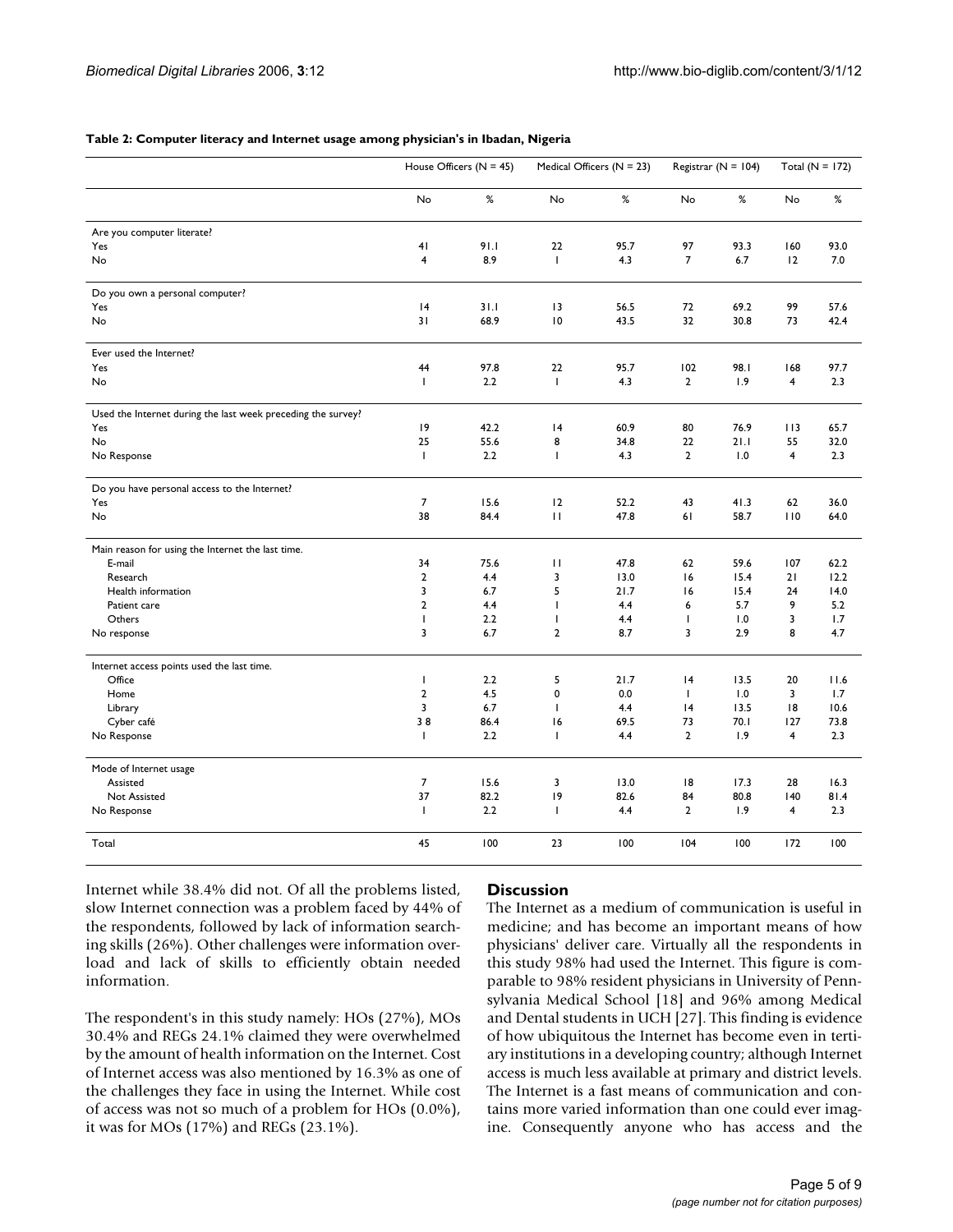|                                                                      | House Officers $(N = 45)$ |      | Medical Officers ( $N = 23$ ) |      | Registrars ( $N = 104$ ) |      | Total $(N = 172)$ |      |
|----------------------------------------------------------------------|---------------------------|------|-------------------------------|------|--------------------------|------|-------------------|------|
|                                                                      | No                        | %    | No                            | %    | No                       | %    | No                | %    |
| Ever obtained health information from the Internet for patient care? |                           |      |                               |      |                          |      |                   |      |
| Yes                                                                  | 37                        | 82.2 | 18                            | 78.3 | 96                       | 92.3 | 151               | 87.8 |
| No                                                                   | 7                         | 15.6 | $\overline{4}$                | 17.4 | 6                        | 5.8  | 17                | 9.9  |
| No Response                                                          |                           | 2.2  |                               | 4.3  | $\mathbf{2}$             | 1.9  | 4                 | 2.3  |
| Search Engine used to obtain health information                      |                           |      |                               |      |                          |      |                   |      |
| Yahoo                                                                | 17                        | 37.8 | 6                             | 26.1 | 34                       | 32.7 | 57                | 33.1 |
| Google                                                               | 23                        | 51.1 | 3                             | 56.5 | 63                       | 60.6 | 99                | 57.6 |
| Others                                                               | 0                         | 0.0  | 0                             | 0.0  | $\overline{2}$           | 1.9  | $\overline{2}$    | 1.2  |
| No Response                                                          | 5                         | 11.1 | $\overline{4}$                | 17.4 | 5                        | 4.8  | 4                 | 8.1  |
| Used a Search Engine during the previous month?                      |                           |      |                               |      |                          |      |                   |      |
| Yes                                                                  | 25                        | 55.6 | 12                            | 52.2 | 80                       | 76.9 | 117               | 68.0 |
| No                                                                   | 9                         | 42.2 | 10                            | 43.5 | 22                       | 21.2 | 51                | 29.7 |
| No Response                                                          |                           | 2.2  |                               | 4.3  | $\mathbf{2}$             | 1.9  | $\overline{4}$    | 2.3  |
| Total                                                                | 45                        | 100  | 23                            | 100  | 104                      | 100  | 172               | 100  |

#### **Table 3: Use of health information and search engines by physicians in Ibadan, Nigeria**

required skills will be able to obtain relevant information from the maze of available information on the Internet.

The majority of the respondents in this study relied on the Internet for information because it has a lot to offer. Due to funding constraints, paper-based libraries in Nigeria are no longer able to meet the needs of users as new books and current journals are few and in some cases not available at all. Also, most of the libraries in Nigeria, particularly health science libraries, have few if any subscriptions to online journals and databases. As a result, users depend on the free resources that are readily available on the Internet, some of which are meant for people in developing countries. The availability of these free information

|  |  | Table 4: Use of Databases for health information by physicians in Ibadan, Nigeria |  |  |
|--|--|-----------------------------------------------------------------------------------|--|--|
|  |  |                                                                                   |  |  |

| Variable                                                                          | House officers $(N = 45)$ |      | Medical Officers $(N = 23)$ |      | Registrars ( $N = 104$ ) |      | Total $(N = 172)$ |      |
|-----------------------------------------------------------------------------------|---------------------------|------|-----------------------------|------|--------------------------|------|-------------------|------|
|                                                                                   | No                        | %    | No                          | %    | <b>No</b>                | %    | No                | %    |
| Ever searched a database                                                          |                           |      |                             |      |                          |      |                   |      |
| Yes                                                                               | 32                        | 71.1 | 16                          | 69.6 | 83                       | 79.8 | 3                 | 76.2 |
| No                                                                                | 3                         | 28.9 | $\overline{7}$              | 30.4 | 21                       | 20.2 | 41                | 23.8 |
| Which of these databases did you search the last time?                            |                           |      |                             |      |                          |      |                   |      |
| MEDLINE/PUBMED                                                                    | 32                        | 71.1 | 16                          | 69.6 | 82                       | 78.8 | 130               | 75.6 |
| Cochrane                                                                          | 0                         | 0.0  | 0                           | 0.0  | $\mathbf{I}$             | 1.0  | т.                | 0.6  |
| No Response                                                                       | 3                         | 28.9 | $\overline{7}$              | 30.4 | 21                       | 20.2 | 41                | 23.8 |
| Did you obtain relevant health information from the database for patient<br>care? |                           |      |                             |      |                          |      |                   |      |
| Yes                                                                               | 25                        | 55.6 | 15                          | 65.2 | 71                       | 68.3 | 111               | 64.5 |
| No                                                                                | 20                        | 44.4 | 8                           | 34.8 | 33                       | 31.7 | 61                | 35.5 |
| Online Evidence Based Medicine sources ever searched.                             |                           |      |                             |      |                          |      |                   |      |
| Cochrane                                                                          | 2                         | 4.4  | 2                           | 8.7  | 8                        | 7.7  | 12                | 7.0  |
| Up-to-date                                                                        |                           | 2.2  | 0                           | 0.0  | 8                        | 7.7  | 9                 | 5.3  |
| <b>Clinical Evidence</b>                                                          |                           | 15.7 | 7                           | 30.4 | $\overline{13}$          | 12.5 | 27                | 15.7 |
| Others                                                                            | $\overline{2}$            | 4.4  | 0                           | 0.0  | 17                       | 16.3 | 9                 | 11.0 |
| No Response                                                                       | 33                        | 73.3 | 4                           | 60.9 | 58                       | 55.8 | 105               | 61.0 |
| Total                                                                             | 45                        | 100  | 23                          | 100  | 104                      | 100  | 172               | 100  |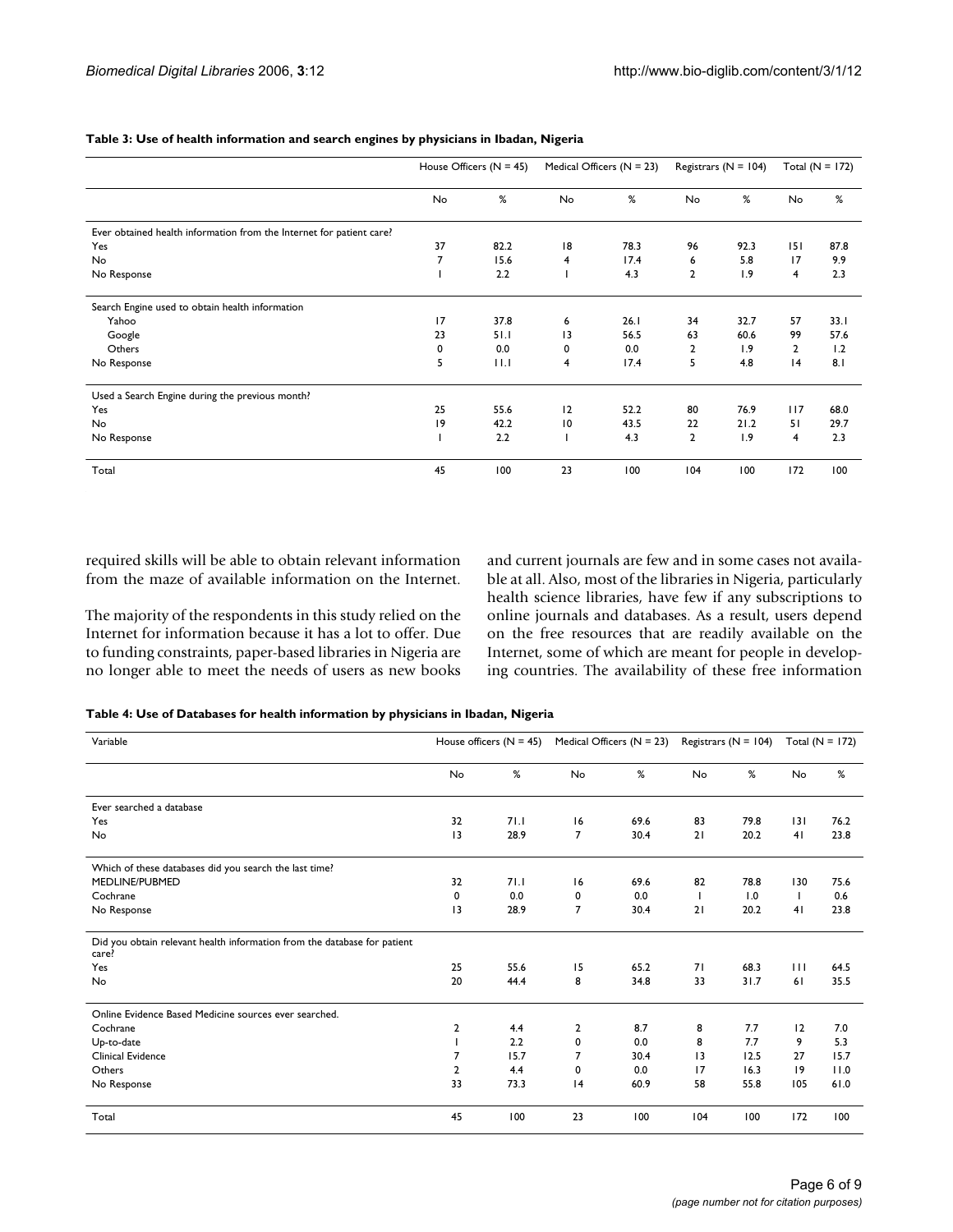| Tasks                                                                                                    | House Officers $(N = 45)$ |      | Medical Officers $(N = 23)$ |      | Registrars ( $N = 104$ ) |      | Total $(N = 172)$ |      |
|----------------------------------------------------------------------------------------------------------|---------------------------|------|-----------------------------|------|--------------------------|------|-------------------|------|
|                                                                                                          | No                        | %    | No                          | %    | No                       | %    | No                | %    |
| Retrieve and download free medical books from the Internet                                               |                           |      |                             |      |                          |      |                   |      |
| Yes                                                                                                      | 4                         | 8.9  | 5                           | 21.7 | 26                       | 25.0 | 35                | 20.3 |
| <b>No</b>                                                                                                | 41                        | 91.1 | 8                           | 78.3 | 78                       | 75.0 | 137               | 79.7 |
| Search the Internet to find out how a particular clinical procedure is<br>carried out                    |                           |      |                             |      |                          |      |                   |      |
| Yes                                                                                                      | 19                        | 42.2 | 5                           | 26.1 | 52                       | 50.0 | 77                | 44.8 |
| No                                                                                                       | 26                        | 57.8 | 17                          | 73.9 | 52                       | 50.0 | 95                | 55.2 |
| Search the Internet for the most current diagnostic test or therapy for a<br>disease condition           |                           |      |                             |      |                          |      |                   |      |
| Yes                                                                                                      | 26                        | 57.8 | 8                           | 78.3 | 69                       | 66.3 | 113               | 65.7 |
| No                                                                                                       | 19                        | 42.2 | 5                           | 21.7 | 35                       | 33.9 | 59                | 34.3 |
| Retrieve and download full-text articles from online journals, BJM; HINARI<br>etc.                       |                           |      |                             |      |                          |      |                   |      |
| Yes                                                                                                      | 8                         | 17.8 | 12                          | 52.2 | 52                       | 50.0 | 72                | 41.9 |
| No                                                                                                       | 37                        | 82.2 | $\mathbf{H}$                | 47.8 | 52                       | 50.0 | 100               | 58.1 |
| Find the most current available evidence to answer a clinical question<br>relating to patients condition |                           |      |                             |      |                          |      |                   |      |
| Yes                                                                                                      | 24                        | 53.3 | 12                          | 52.2 | 66                       | 63.5 | 102               | 59.3 |
| No                                                                                                       | 21                        | 46.7 | $\mathbf{H}$                | 47.8 | 38                       | 36.5 | 70                | 40.7 |
| Find information on the diagnosis, prognosis and treatment of an ailment                                 |                           |      |                             |      |                          |      |                   |      |
| Yes                                                                                                      | 39                        | 86.7 | 20                          | 87.0 | 93                       | 89.4 | 152               | 88.4 |
| No                                                                                                       | 6                         | 13.3 | 3                           | 13.0 | $\mathbf{H}$             | 10.6 | 20                | 11.6 |
| Total                                                                                                    | 45                        | 100  | 23                          | 100  | 104                      | 100  | 172               | 100  |

sources may explain why virtually all the respondents in this study used the Internet as a source of health information.

In this study, few (36%) physicians have their own private Internet connection and the majority does not have access at work. The UCH authorities have not provided this service to staff in their offices or consulting rooms due to funding constraints. Lack of access to the Internet in the office may undermine physicians' ready access to up-todate information for patient care. The availability of computer laboratories in a few departments may explain why 12% of the respondents said they have access at work. It is not surprising therefore that the majority (76%) of the respondents used the cyber cafes as the setting to access the Internet.

E-mail was the most commonly used Internet service and was the main reason why two-thirds (65.3%) of the respondents in this study used the Internet. This figure is comparable to studies among physicians in rural Washington 60% [28] and Vienna, Austria 60% [8]. However, it is lower than 96% among resident physicians in Pennsylvania, United States [18]. E-mail is a fast and reliable means of communication compared to surface mail/

postal services in Nigeria. This is due to the slow pace of postal services in the country. The high cost of sending documents through facsimile has further popularized email. Since individuals can scan their documents and send it as attachment via e-mail, more people tend to use this method, including physicians.

Ninety percent of respondents claimed they had obtained information from the Internet for patient care. This figure is higher than 7% among medical doctors in Switzerland; 49% family physicians in New Zealand, 58% primary care practitioners and 60% resident physicians in the United States [9,21,20] and [18]. Due to high cost of books and subscription-based journals, only few individuals can afford to subscribe to journals while the majority relies on the medical library for needed information. Unfortunately, health sciences libraries in Nigeria have not been able to meet the needs of most of its users due to shortage of funds. This development has resulted in health professionals relying more on the Internet for health information. Also, the Open Access initiative has made it possible for articles published in some electronic journals to be accessed freely on the Internet. HINARI [29] and other digital archives have made it possible for researchers and health professionals in developing countries to have free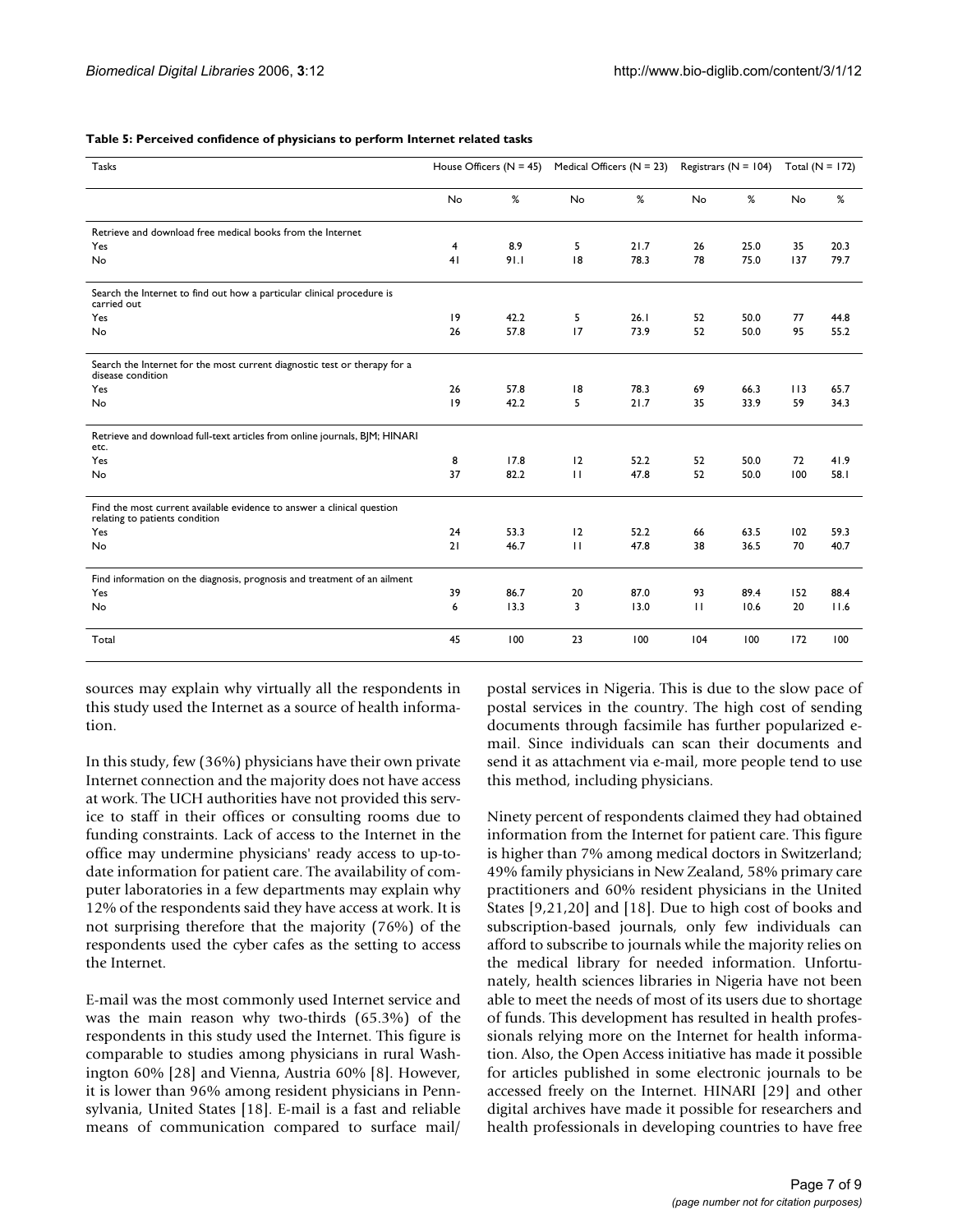|                                                   | House officers $(N = 45)$ |        | Medical officers $(N = 23)$ |      | Registrars ( $N = 104$ ) |      | Total $(N = 172)$ |      |
|---------------------------------------------------|---------------------------|--------|-----------------------------|------|--------------------------|------|-------------------|------|
|                                                   | No                        | $(\%)$ | No                          | (%)  | No                       | (%)  | No.               | (%)  |
| Did you encounter any problem using the Internet? |                           |        |                             |      |                          |      |                   |      |
| Yes                                               | 27                        | 60.0   | 4                           | 60.9 | 65                       | 62.5 | 106               | 61.6 |
| No                                                | 18                        | 40.0   | 9                           | 39.1 | 39                       | 37.5 | 66                | 38.4 |
| Problems encountered                              |                           |        |                             |      |                          |      |                   |      |
| Slow Internet connection                          | 20                        | 44.4   | 9                           | 39.1 | 46                       | 44.2 | 75                | 43.6 |
| Too much information                              | 13                        | 28.9   |                             | 13.1 | 9                        | 8.6  | 25                | 14.5 |
| <b>Cost of Internet Access</b>                    | 0                         | 0.0    | 4                           | 17.4 | 24                       | 23.1 | 28                | 16.3 |
| Lack information searching skills                 | 12                        | 26.7   |                             | 30.4 | 25                       | 24.1 | 44                | 25.6 |
| Total                                             | 45                        | 100    | 23                          | 100  | 104                      | 100  | 172               | 100  |

**Table 6: Problems encountered searching the Internet by physicians' current status**

access to full-text articles of some electronic journals and databases. This is also true of the Program for the Enhancement of Research Information (PERI) [30] of the International Network for the Availability of Scientific Publications (INASP). The availability of these free resources may explain why a high percentage of the respondents used the Internet to obtain health information relating to patient care.

MEDLINE/PubMed was the most frequently accessed database by virtually all the respondents (99.2%). This figure is higher than (38%) in Switzerland [31] and 40% in Washington State [32]; 74% among Australian and New Zealand radiation oncologists [23] and 70% among New Zealand family practitioners [21]. The finding of this study regarding use of MEDLINE differs from a previous study in the United States where 40% Primary Health Practitioners never perform a literature search from online sources such as MEDLINE [20]. Also, MEDLINE has an impressive coverage of biomedical research findings with abstracts and in some cases free full-text articles from PubMed Central, Biomed Central, Bioline International, Directory of Open Access Journals (DOAJ) and other digital archives. Many of those who search MEDLINE/ PubMed were confident of getting relevant health information that will serve their needs. This may explain why many of the respondents search this database. Another important reason MEDLINE/PUBMED was used instead of other databases is that most of the other databases such as EMBASE require a subscription before they can be accessed; PubMed is popular because it is free on the Internet. Also, the availability of online books through PubMed may explain why many of the respondents rely on this database for needed health information. The database has a broad coverage of the biomedical and allied health literature making it an attractive option for many health professionals, including the respondents in this study. However, individual research articles can be very

misleading hence the importance of systematic reviews/ EBM resources.

The majority (61%) of the respondents in this study did not answer the question on the use of EBM resources for patient care. Possibly many of them are not aware of the existence of these resources. The few who are aware may not know how to use them for patient care purposes. Another possible explanation could be the fact that many of the respondents still prefer interpersonal sources such as their colleagues and printed materials (books and journals) as information sources in order to solve clinical problems. The low utilization of EBM resources by the respondents in this study could also be due to the fact that there are few advocates of EBM in the country and the practice of EBM is not yet a part of the teaching curriculum. Previous studies have shown that though clinicians may be aware of EBM, few use it in clinical practice [33]. A recent survey of 190 obstetricians and family physicians in obstetric practice in the Canadian province of Saskatchewan found that although 76% of the respondents said they were aware of EBM most did not use it to solve difficult clinical problems. Instead, 51% consulted a respected authority, 37% consulted a textbook, and only 8% conducted a Medline search [15]. Also, a 2005 study of evidence-based reproductive health care among health workers in Cameroon revealed that only 25% of the respondents had access to a library or the Internet or email. Also, awareness of the evidence-based World Health Organization (WHO) Reproductive Health Library was low [34]. Young's study of GPs use of evidence databases in New South Wales showed that 22% of the respondents were aware of the Cochrane Library, only 6% had access to it and 4% had ever used it [35].

#### **Conclusion**

Internet usage is widespread among physicians, however, use of online EBM resources such as the Cochrane Library,